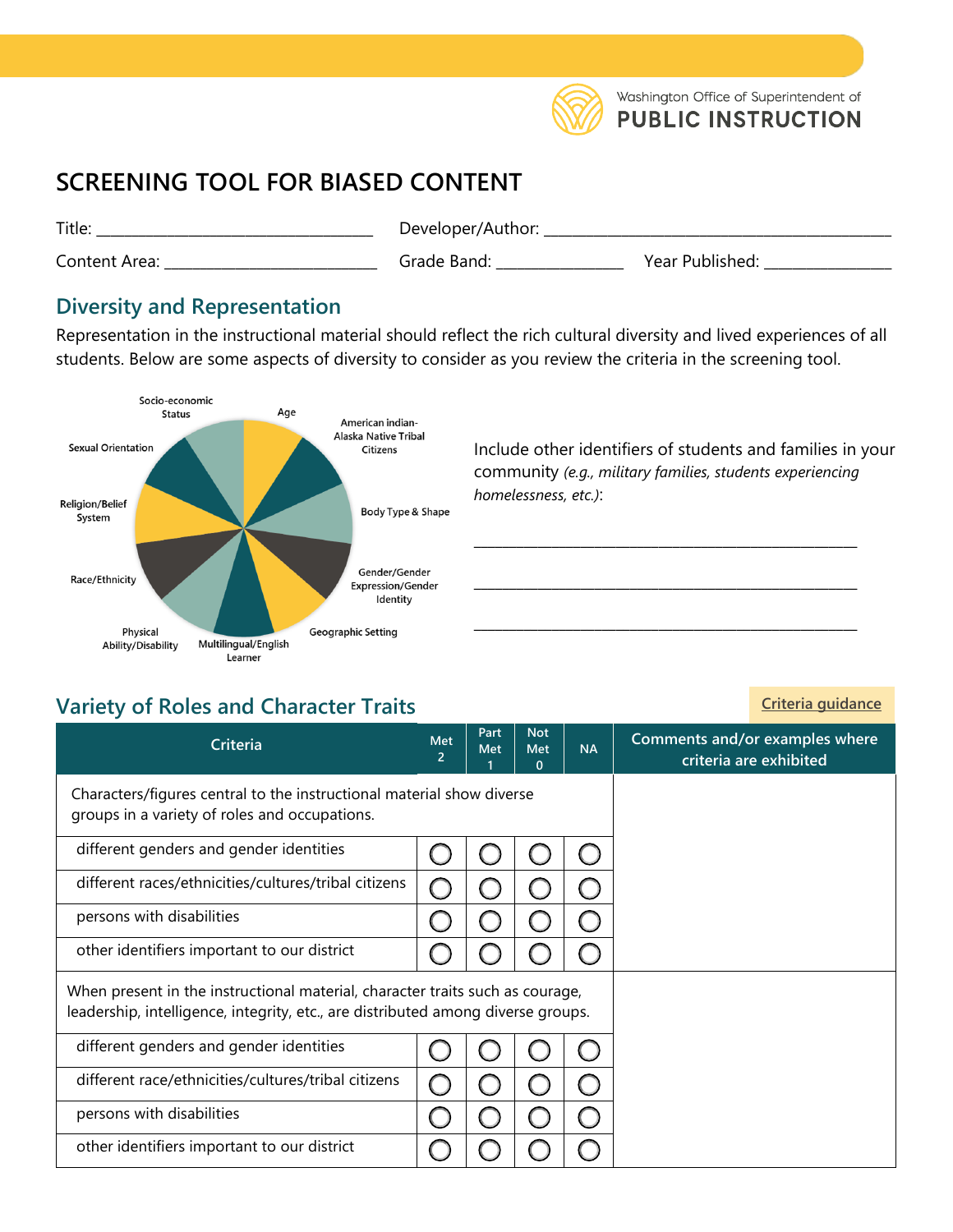| Criteria                                                                                                                          | Met<br>2 | Part<br><b>Met</b> | <b>Not</b><br>Met | <b>NA</b> | Comments and/or examples where<br>criteria are exhibited |
|-----------------------------------------------------------------------------------------------------------------------------------|----------|--------------------|-------------------|-----------|----------------------------------------------------------|
| Characters/figures are described by their<br>behaviors, beliefs, and values rather than<br>unnecessary socioeconomic descriptors. |          |                    |                   |           |                                                          |

# **Multiple Perspectives and Contributions**

**[Criteria guidance](#page-4-1)**

<span id="page-1-0"></span>

| <b>Criteria</b>                                                                                                                                                                                         | Met<br>$\overline{2}$ | Part<br><b>Met</b> | <b>Not</b><br><b>Met</b><br>$\mathbf{0}$ | <b>NA</b> | Comments and/or examples where<br>criteria are exhibited |
|---------------------------------------------------------------------------------------------------------------------------------------------------------------------------------------------------------|-----------------------|--------------------|------------------------------------------|-----------|----------------------------------------------------------|
| Biographical, contemporary, or historical materials infuse perspectives and<br>contributions from members of diverse groups substantially, accurately,<br>and respectfully.                             |                       |                    |                                          |           |                                                          |
| different genders and gender identities                                                                                                                                                                 |                       |                    |                                          |           |                                                          |
| different races/ethnicities/cultures/tribal citizens                                                                                                                                                    |                       |                    |                                          |           |                                                          |
| persons with disabilities                                                                                                                                                                               |                       |                    |                                          |           |                                                          |
| other identifiers important to our district                                                                                                                                                             |                       |                    |                                          |           |                                                          |
| The instructional material presents multiple sides<br>of any controversial and complex issues related to<br>the content area.                                                                           |                       |                    |                                          |           |                                                          |
| When reviewing and adopting instructional<br>materials for social studies and history, the Since<br>Time Immemorial and tribally-developed<br>curriculum resources (RCW 28A.320.170) are<br>integrated. |                       |                    |                                          |           |                                                          |

# **Multicultural Representation**

<span id="page-1-1"></span>

| Criteria                                                                                                                                                                                                      | <b>Met</b><br>$\overline{2}$ | Part<br>Met | <b>Not</b><br><b>Met</b><br>0 | <b>NA</b> | Comments and/or examples where<br>criteria are exhibited |
|---------------------------------------------------------------------------------------------------------------------------------------------------------------------------------------------------------------|------------------------------|-------------|-------------------------------|-----------|----------------------------------------------------------|
| The instructional materials include literature,<br>examples, or situations that accurately reflect the<br>culture, languages, traditions, beliefs, values, and<br>customs of people from diverse backgrounds. |                              |             |                               |           |                                                          |
| Any belief systems covered in the instructional<br>materials are presented respectfully, accurately<br>and with appropriate context.                                                                          |                              |             |                               |           |                                                          |
| If belief systems are covered in the instructional<br>materials, multiple belief systems/religions are<br>presented. No one belief system is positioned as<br>superior to others.                             |                              |             |                               |           |                                                          |

**Criteria guidance**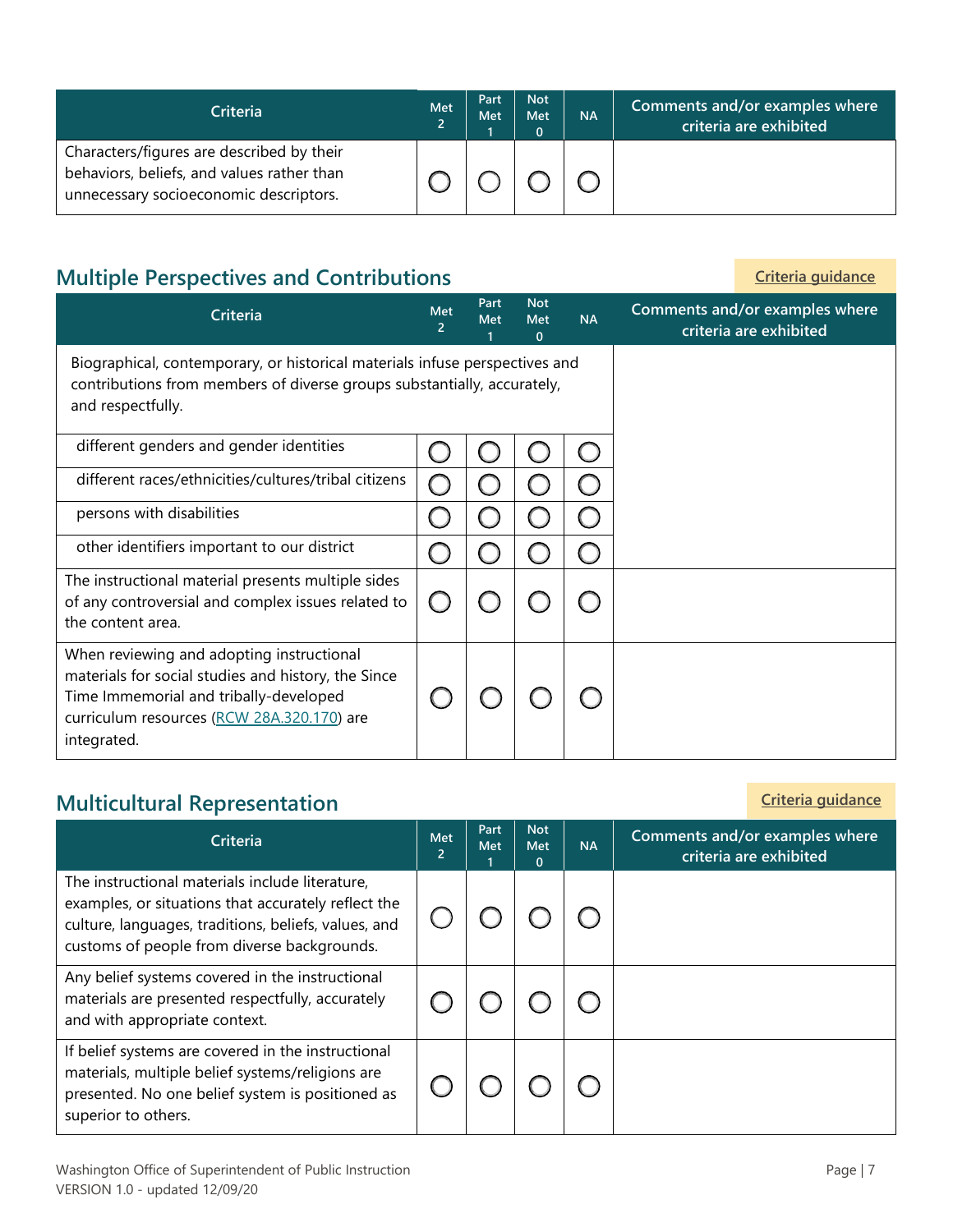# **Imagery and Language**

<span id="page-2-0"></span>

| Criteria                                                                                                                                                                               | Met<br>2 | Part<br>Met | <b>Not</b><br>Met<br>$\mathbf{0}$ | <b>NA</b> | Comments and/or examples where<br>criteria are exhibited |
|----------------------------------------------------------------------------------------------------------------------------------------------------------------------------------------|----------|-------------|-----------------------------------|-----------|----------------------------------------------------------|
| The instructional material uses imagery that<br>promotes inclusion and belonging in real-life,<br>contemporary contexts.                                                               |          |             |                                   |           |                                                          |
| The instructional material provides a range of<br>text, examples, scenarios, and applications<br>relevant to our district students' real-life<br>experiences and cultural backgrounds. |          |             |                                   |           |                                                          |
| The curriculum features visually diverse<br>characters, and the characters of color do not all<br>look alike.                                                                          |          |             |                                   |           |                                                          |
| Visual materials include people with disabilities,<br>with various body types, and/or of advanced age.                                                                                 |          |             |                                   |           |                                                          |
| Illustrations depict different groups in roles of<br>power and authority.                                                                                                              |          |             |                                   |           |                                                          |
| All labels or captions of images use inclusive and<br>gender-neutral language and avoid stereotypical<br>descriptions.                                                                 |          |             |                                   |           |                                                          |
| If the images/text in instructional material<br>addresses a stereotype or bias, the historical,<br>social or cultural context is relevant to<br>contemporary issues.                   |          |             |                                   |           |                                                          |

# **Family Representation**

<span id="page-2-2"></span><span id="page-2-1"></span>

| Criteria                                                                                                                                                                                                                                                                                         | Met<br>2 | Part<br>Met | <b>Not</b><br><b>Met</b><br>0 | <b>NA</b> | Comments and/or examples where<br>criteria are exhibited |
|--------------------------------------------------------------------------------------------------------------------------------------------------------------------------------------------------------------------------------------------------------------------------------------------------|----------|-------------|-------------------------------|-----------|----------------------------------------------------------|
| When family depiction is present in instructional<br>material, families exhibit a range of configurations<br>in addition to the traditional nuclear family model<br>- single parents, adopted and foster children,<br>stepparents, same-sex parents, and/or relatives<br>living with the family. |          |             |                               |           |                                                          |
| When family references are present in<br>instructional material, examples are sensitive to<br>diversity in family dynamics and student<br>experience of family and home.                                                                                                                         |          |             |                               |           |                                                          |

**Criteria guidance**

**Criteria guidance**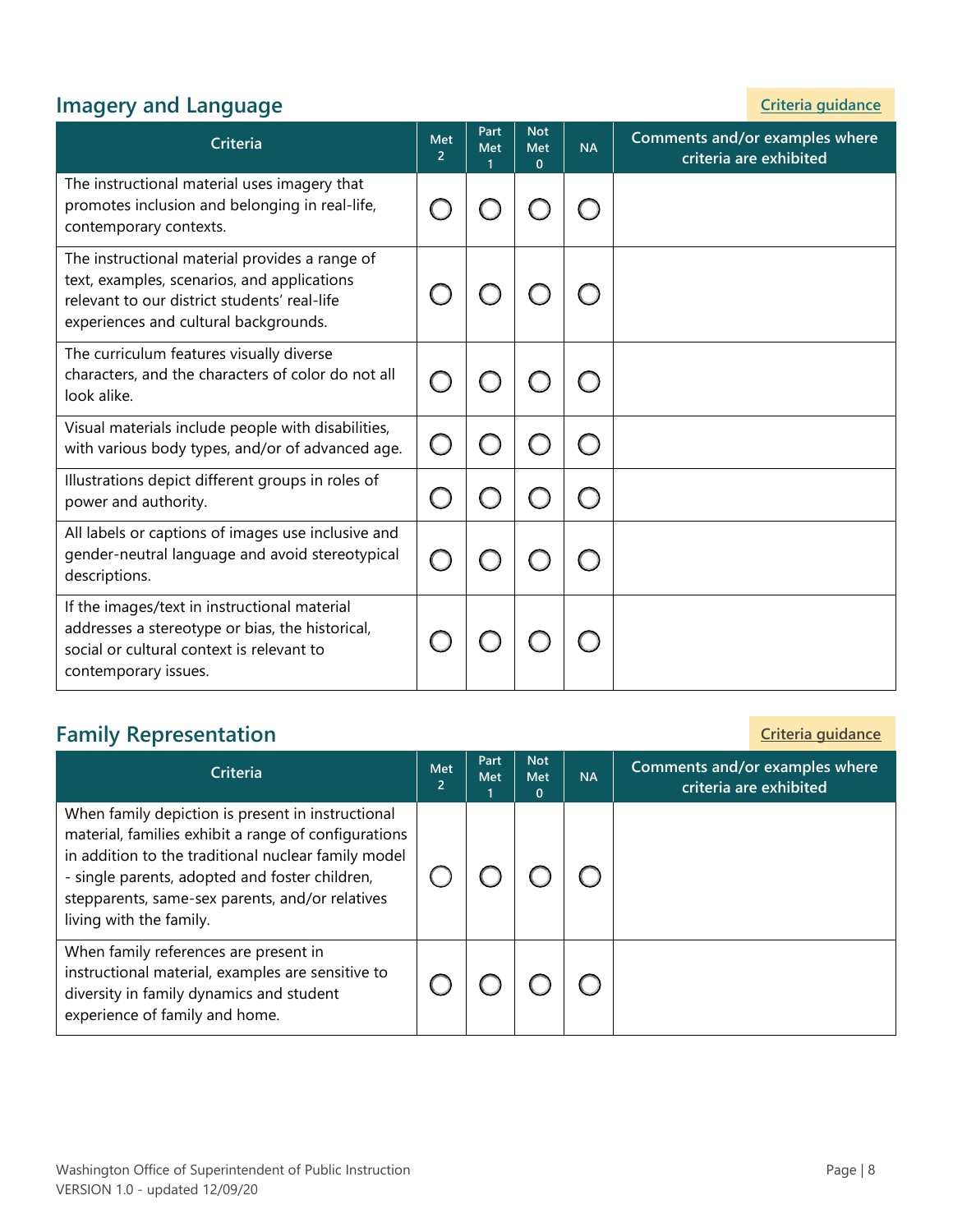### **Teacher Guidance**

**[Criteria guidance](#page-6-0)**

| Criteria                                                                                                                                                                  | Met<br>$\overline{2}$ | Part<br>Met | <b>Not</b><br>Met<br>0 | <b>NA</b> | Comments and/or examples where<br>criteria are exhibited |
|---------------------------------------------------------------------------------------------------------------------------------------------------------------------------|-----------------------|-------------|------------------------|-----------|----------------------------------------------------------|
| The instructional material provides strategies for<br>teachers to elicit and instructionally respond to<br>their students' prior knowledge, interests, and<br>identities. |                       |             |                        |           |                                                          |
| Guidance is provided on opportunities to partner<br>with students' families and caregivers to enhance<br>lessons.                                                         |                       |             |                        |           |                                                          |

# **Additional Considerations**

| <b>Criteria</b>                                                                                                                                                              | Y/N                   | <b>Comments</b> |
|------------------------------------------------------------------------------------------------------------------------------------------------------------------------------|-----------------------|-----------------|
| Do you have any concerns about author<br>bias? If so, provide evidence in the                                                                                                | Yes                   |                 |
| comments section.                                                                                                                                                            | $\bigcirc$ No         |                 |
| Do you have any additional concerns about<br>generalizations, stereotypes or<br>misrepresentations in the instructional<br>material? Please document in comments<br>section. | $\bigcup$ Yes<br>U No |                 |

### **Final Recommendations**

| Criteria                                                                                                                                                                                                     | Y/N                             | <b>Comments</b> |
|--------------------------------------------------------------------------------------------------------------------------------------------------------------------------------------------------------------|---------------------------------|-----------------|
| Do you recommend the use of this<br>instructional material from an inclusive<br>and unbiased content perspective?                                                                                            |                                 |                 |
| Note that this material will also need to<br>meet the quality criteria for Washington<br>State Learning Standards alignment as<br>well as other state statutory<br>requirements and district priority areas. | $\bigcirc$ Yes<br>$\bigcirc$ No |                 |
| Promising practices and resources can be<br>found in the OSPI Course Design and<br><b>Instructional Materials Toolkit.</b>                                                                                   |                                 |                 |

Name of Evaluator: \_\_\_\_\_\_\_\_\_\_\_\_\_\_\_\_\_\_\_\_\_\_\_\_\_\_\_\_\_\_\_\_\_\_\_\_\_\_\_\_\_\_\_\_\_\_\_\_\_\_\_\_\_\_\_\_\_\_\_\_\_\_\_\_\_\_\_\_\_\_\_\_\_\_\_\_\_\_\_\_\_\_\_\_\_\_\_\_\_\_\_\_\_

Signature of Evaluator: \_\_\_\_\_\_\_\_\_\_\_\_\_\_\_\_\_\_\_\_\_\_\_\_\_\_\_\_\_\_\_\_\_\_\_\_\_\_\_\_\_\_\_\_ Date: \_\_\_\_\_\_\_\_\_\_\_\_\_\_\_\_\_\_\_\_\_\_\_\_\_\_\_\_\_\_\_\_\_\_\_\_\_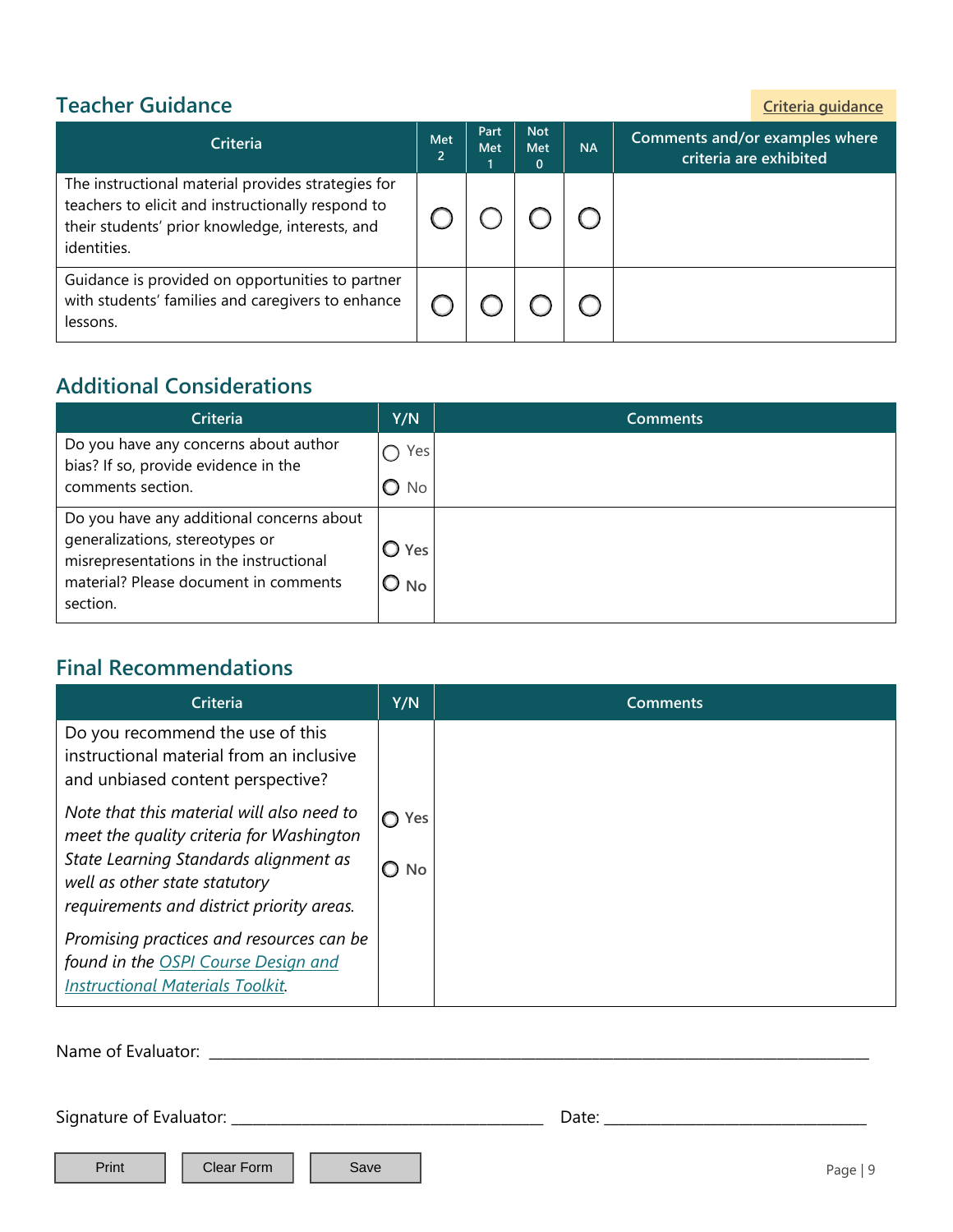# **CRITERIA DISCUSSION AND EXAMPLES**

### <span id="page-4-0"></span>**Variety of Roles and Character Traits**

Look for stereotypes. Some stereotypes can be overt – for example, depicting a male Latino teenager as a gang member. Other stereotypes may not be this obvious, look for variations which may demean or exclude characters because of their race, gender, or sexual orientation.

**Look for:** 

- Diverse groups are shown performing similar work in related fields.
- People of different genders and gender identities are depicted in non-traditional as well as traditional roles in the family, at work, and in leisure activities.
- All ethnic groups are portrayed as equally independent/dependent, leaders/subordinates, peaceable/ militant, open/secretive, thoughtful/impulsive etc.
- Characters from all ethnic groups are shown in a variety of settings and lifestyles in active, decisionmaking and leadership roles.
- Persons with disabilities are referred to by their names and roles rather than their disability.
- Characters of color are main characters and not just sidekicks.
- If there is conflict in the storyline, the characters of color are not mostly considered the problem.
- Characters of color are not assumed to have low income or education.
- Gender is not central to the storyline. Female characters are in a variety of roles that could also be filled by a male character.

[Back to Screening Tool](#page-0-0)

### <span id="page-4-1"></span>**Multiple Perspectives and Contributions**

**Look for:** 

- Instructional material features the stories, histories, and narratives of people of color, people of varying economic class, LGBTQ+ people, and females. These portrayals go beyond the cover or pictures in the material and are inclusive in the general formatting of the text.
- The curriculum recognizes the validity and integrity of knowledge systems based in communities of color, American Indian/Alaska Native and indigenous cultures, and faith systems inclusive of but not limited to Christian religions.

#### **Content specific example:**

Social Studies

- When reviewing and adopting instructional materials for social studies and history, integrate the *Since Time Immemorial* and tribally developed curriculum resources (RCW 28A.320.170).
- Recommendations for reviewed instructional material have been brought forward through the tribal consultation process.
- Significant representation of diverse historical figures and cultural groups is infused throughout materials. Tokenism can be very prevalent in state and national history textbooks, which tend to mention indigenous people very sporadically and only in relation to European or Euro-American exploits.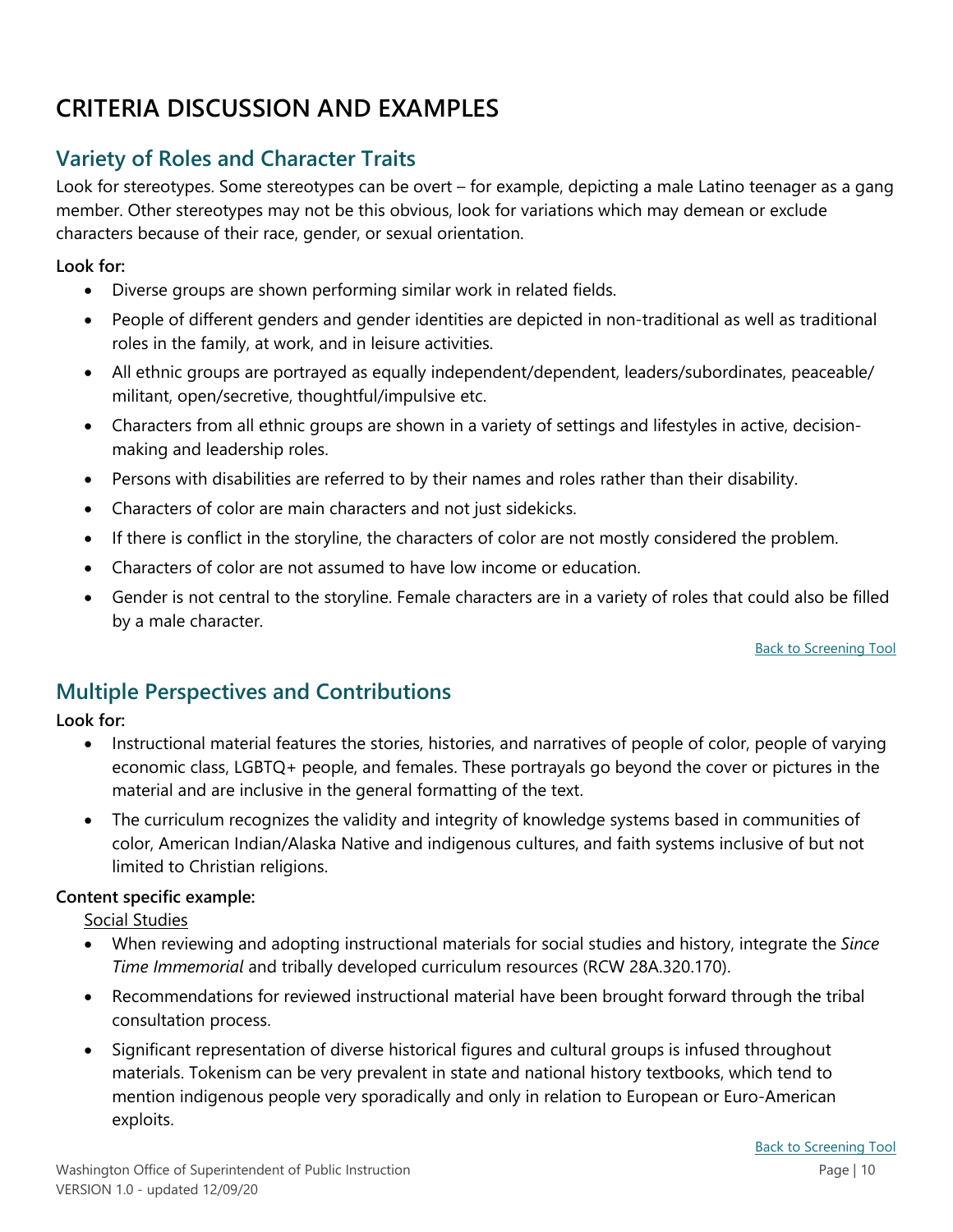### **Multicultural Representation**

Classrooms across the country display a vibrant mix of cultures, languages, traditions and experiences. Instructional materials should reflect this diversity.

#### **Look for:**

- Instructional material should respectfully portray different ethnic and cultural traditions, languages, religions, names and clothing.
- Diverse ethnicities and nationalities are portrayed not all Asian families are Chinese, not all Latinx families are Mexican, etc.

[Back to Screening Tool](#page-1-1)

### **Imagery and Language**

- Characters of diverse cultural backgrounds are not represented stereotypically or presented as foreign or exotic.
- Groups which include male and females are referred to in neutral languages such as people, mail carriers, firefighters, or legislators.
- Images of American Indian and Alaskan Native peoples include photos and illustrations in contemporary contexts.
- Illustrations of children show them wearing a variety of clothing, colors, and hairstyles, as well as engaging in a variety of activities and play that go beyond traditional gender expectations and roles.
- Oversimplified generalizations about social classes and groups are avoided in text and illustrations.
- People with disabilities, illnesses, different body types, and/or advanced age are portrayed as capable in various ways, rather than portrayed as completely defined by disabilities, age, and illnesses
- Language and imagery in tasks, problems, and case studies includes diverse cultural names and experiences.

#### **Note**

Historical and primary documents – including letters, newspaper articles, treaties, journals, photographs, census reports, cartoons, and government documents – reflect the social, political, historical, and cultural contexts in which they were created, including the biases and prejudices. These documents can be used effectively in the classroom to examine the prevalence of certain biases at particular eras in history and to investigate how such views influenced public policies, institutions, and people's lives. Understanding the development and impacts of historical prejudices and other biases is a critical part of acquiring a more accurate and comprehensive picture of our history and our present circumstance.

[WAC 392-190-055](https://app.leg.wa.gov/wac/default.aspx?cite=392-190-055) Textbooks and instructional materials—Instructional materials policy—Elimination of bias

…Nothing in this section is intended to prohibit the use or assignment of supplemental instructional materials, such as classic and contemporary literary works, periodicals, and technical journals, that are educationally necessary or advisable even though they contain bias.

[Back to Screening Tool](#page-2-0)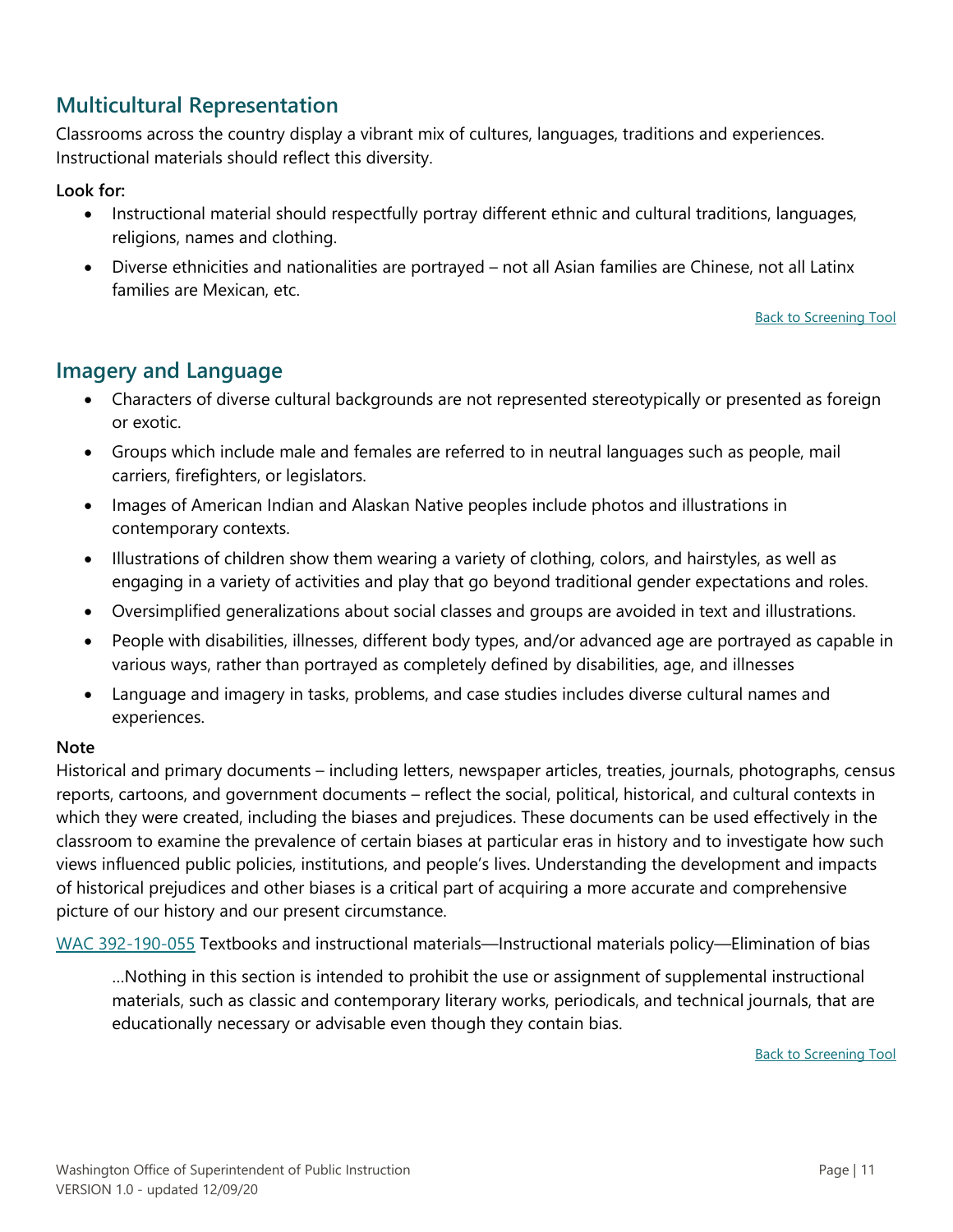### **Family Representation**

**Look for:** 

- Extended families are depicted, and emphasis is placed on roles and relationships rather than biological relation.
- People of all backgrounds and experiences are depicted as capable of loving.
- Family assignments are envisioned and explained in a sensitive manner.
	- $\circ$  A seemingly harmless activity, such as creating a family tree, can marginalize students whose biological relations are distant or unknown. Such assignments can be modified to recognize the key relationships in students' lives.
	- $\circ$  Some students may have family members in the military who may be absent due to deployment

#### **Content specific examples**

Sexual Health Education

- Representations of effective and healthy marriage include more than the traditional man and woman model.
- Derogatory and shaming language is avoided in reference to sexual activity
- Students with disabilities are included when discussing romantic relationships and sexual health

[Back to Screening Tool](#page-2-1)

### <span id="page-6-0"></span>**Teacher Guidance**

For this section, review team members should review the teacher's materials for the instructional material - this might include both a Teacher's Manual as well as any teacher guidance within the individual units or lesson plans.

**Look for:** 

- Guidance on how to approach, enhance, and customize lessons for their student populations
- When appropriate. the instructional material provides guidance on how to make connections between academic content and the local neighborhood, culture, environment and resources, including guidance on sources for valid, non-traditional resources (e.g. oral histories) if available.
- Diverse student identities are seen as assets and strengths that can advance individual and group learning, rather than seen as challenges or difficulties to be overcome[.](#page-2-2)

[Back to Screening Tool](#page-2-2)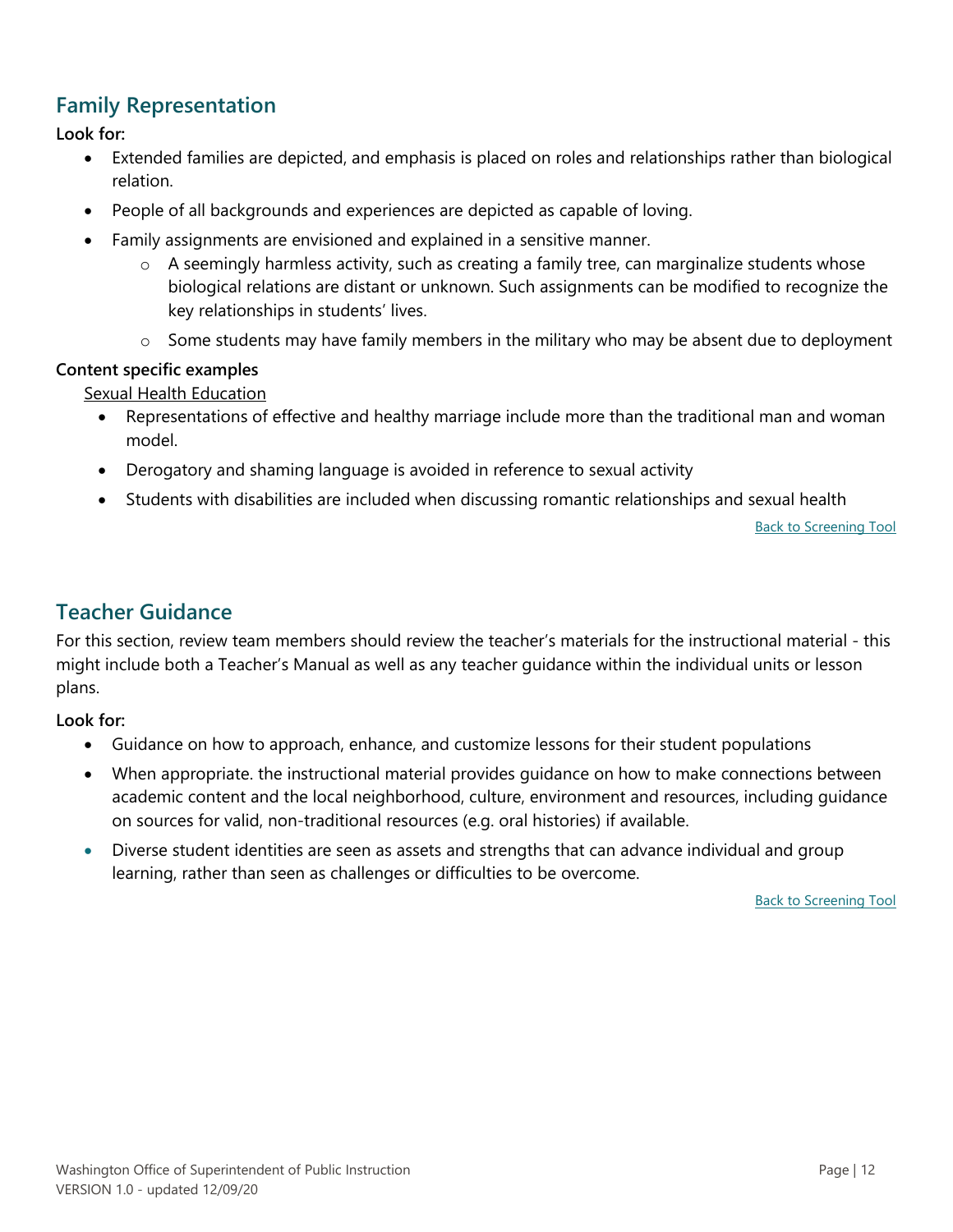# **APPENDICES**

### **Appendix A: Key Terms**

#### **bias**

Prejudice or preference toward a thing, person, or group compared with another, usually in a way considered to be unfair. Bias can be explicit/conscious or implicit/unconscious. $^1$  $^1$ 

#### **belonging**

More than tolerating and respecting differences, belonging requires that all people are welcome with membership and agency in the society. Belonging is vital to have a thriving and engaged populace, which informs distributive and restorative decisions-making.<sup>[2](#page-7-1)</sup> See Othering.

#### **culture**

Encompasses the languages, customs, beliefs, rules, arts, knowledge, and collective identities and memories developed by members of social groups that make their social environments meaningful.<sup>[3](#page-7-2)</sup>

#### **cultural competency**

Knowledge of student cultural histories and contexts, as well as family norms and values in different cultures; knowledge and skills in accessing community resources and community and parent outreach; and skills in adapting instruction to students' experiences and identifying cultural contexts for individual students.<sup>[4](#page-7-3)</sup>

#### **culturally responsive teaching**

Teaching that recognizes the importance of including students' cultural references in all aspects of learning. Characteristics of culturally responsive teaching include positive perspectives on parents and families; communication of high expectations; learning within the context of culture; student-centered instruction; culturally mediated instruction; reshaping the curriculum; and teacher as facilitator.<sup>[5](#page-7-4)</sup>

#### **ethnicity**

A social construct that further divides people into smaller social groups based on characteristics such as a shared sense of group membership, values, behavioral patterns, language, political and economic interests, history, and ancestral geographical base. $6\overline{6}$  $6\overline{6}$ 

#### **ethnocentrism**

The attitude that one's own group, ethnicity, or nationality is superior to others.<sup>[7](#page-7-6)</sup>

<span id="page-7-0"></span><sup>1</sup> Race Forward. (2015, June). *[Race reporting guide.](https://www.raceforward.org/sites/default/files/Race%20Reporting%20Guide%20by%20Race%20Forward_V1.1.pdf)* 

<span id="page-7-1"></span><sup>2</sup> Balajee, S. S. *An evolutionary roadmap for belonging and co-liberation*[.](http://www.otheringandbelonging.org/evolutionary-roadmap-belonging-co-liberation/) 3 American Sociological Association. *[Culture.](https://www.asanet.org/topics/culture#:%7E:text=jpg,make%20their%20social%20environments%20meaningful.)* 

<span id="page-7-2"></span>

<span id="page-7-3"></span><sup>4</sup> Model standards for cultural competency - RCW 28A.410.260

<span id="page-7-4"></span><sup>5</sup> Ladson-Billings, G. (1994). *The dreamkeepers: successful teachers of African American children.* Jossey-Bass Publishers

<span id="page-7-5"></span><sup>6</sup> Omi, M., & Winant, H. (1994). *Racial formation in the United States: From the 1960s to the 1990s* (2nd ed.). Routledge.

<span id="page-7-6"></span><sup>7</sup> Ethnocentrism. In *[Merriam-Webster's dictionary](https://www.merriam-webster.com/dictionary/ethnocentrism)*.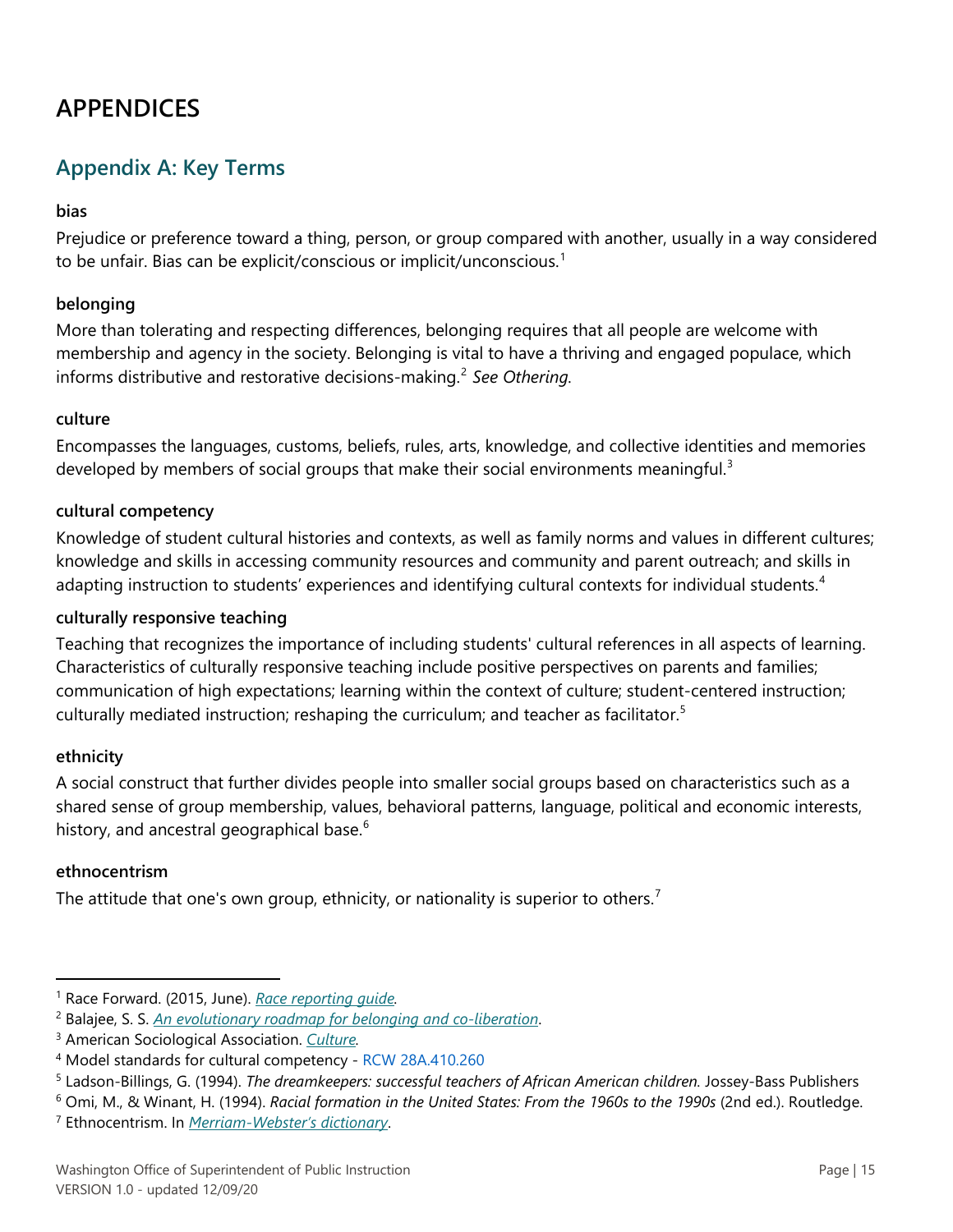#### **gender expression**

The external ways in which a person expresses their gender identity to the world, such as through their behavior, emotions, style of dress, hairstyle, makeup, interests, or choice of toys, colors, or activities.

#### **gender identity**

A person's innate sense of their own gender—whether female, male, both, gender diverse, or other—regardless of assigned sex at birth. The most commonly used terms to describe gender identity include, but are not limited to, the following: cisgender, transgender, nonbinary.

#### **identity**

The collective aspect of the set of characteristics by which a thing or person is definitively recognized or known, or the set of behavioral or personal characteristics by which an individual is recognizable as a member of a group.[8](#page-8-0)

#### **LGBTQ+**

An acronym used to refer to the lesbian, gay, bisexual, transgender, and queer, and questioning communities. The + allows space for other diverse sexual orientation, gender identity, and gender expression groups. While LGBT and LGBTQ are often used as short-hand umbrella terms meant to capture multiple sexual orientations and gender identities, LGBTQ+ is ideal due to its more inclusive nature. $9$ 

#### **multiculturalism**

Cultural pluralism or diversity (as within a society, an organization, or an educational institution) or as a multicultural social state or a doctrine or policy that promotes or advocates such a state.<sup>[10](#page-8-2)</sup>

#### **multilingual/English learners**

Students who are unable to communicate fluently or learn effectively in English, who often come from non-English-speaking homes and backgrounds, and who typically require specialized or modified instruction in both the English language and in their academic courses.<sup>[11](#page-8-3)</sup>

#### **nonbinary**

An adjective that can be used to describe a gender identity that does not fall into one of the two traditional (binary) categories—male or female. It can indicate a gender identity that is something other than male or female, that is neither entirely male nor entirely female, or that blends elements of being male or female.

#### **othering**

To view or treat (a person or group of people) as intrinsically different from and alien to oneself. Opposite of belonging.

<span id="page-8-0"></span><sup>8</sup> Schilsky, M. (n.d.). *[Social justice standards: Unpacking identity.](https://www.merriam-webster.com/dictionary/ethnocentrism)* Teaching tolerance.

<span id="page-8-1"></span><sup>9</sup> Governor's Interagency Council on Health Disparities. (2018). *[Equity Language Guide.](https://www.ofm.wa.gov/sites/default/files/public/shr/Diversity/SubCommit/EquityLanguageGuide_Final.pdf)* 

<sup>10</sup> Multiculturalism. In *[Merriam-Webster's dictionary](https://www.merriam-webster.com/dictionary/multiculturalism)*.

<span id="page-8-3"></span><span id="page-8-2"></span><sup>11</sup> The glossary of education reform. (2013, August 29). *[English-language learner](https://www.edglossary.org/english-language-learner/)*